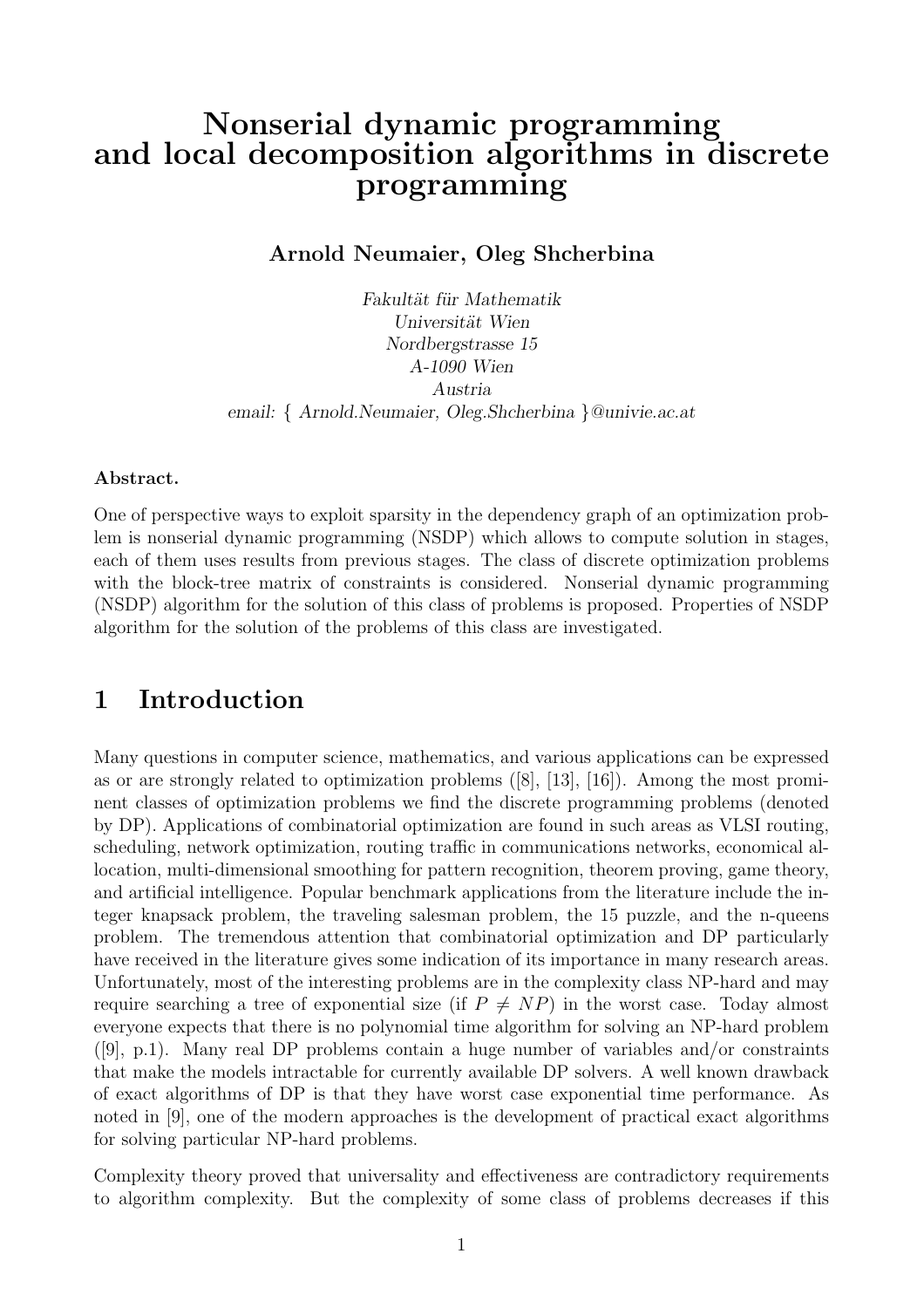class may be divided into subsets and the special structure of these subsets can be used in algorithm construction. In recent years there has been emerging interest in the design and analysis of algorithms that are significantly faster than exhaustive search, though still not polynomial time (so called super-polynomial time algorithms that solve NP-complete problems to optimality), see the recent survey by Woeginger [25]. One of the promising approaches to cope with NP-hardness in solving DP problems is the construction of decomposition methods. The development of the decomposition methods in DP  $([18], [24], [23], [17])$  is very urgent due to the above-stated facts. Decomposition techniques usually determine subproblems which solutions can be combined to create a solution of the initial DP problem. Usually, DP problems from applications have a special structure, and the matrices of constraints for large-scale problems have a lot of zero elements (sparse matrices). The nonzero elements of the matrix often fall into a limited number of blocks. The block form of many DP problems is usually caused by the weak connectedness of subsystems of real-world systems. One of the promising ways to exploit sparsity in the dependency graph of an optimization problem is nonserial dynamic programming (NSDP) (BERTELE, BRIOSCHI [3], HOOKER [12]), which allows to compute a solution in stages such that each of them uses results from previous stages.

The search for graph structures appropriate for the application of dynamic programming caused a series of papers dedicated to tree decomposition research ([19], [1], [2], [14], [6], [4],  $[5]$ ,  $[10]$ ,  $[11]$ ). Tree decomposition and the related notion of a treewidth (ROBERTSON, Seymour [19]) play a very important role in algorithms, for many NP-complete problems on graphs that are otherwise intractable become polynomial time solvable when these graphs have a tree decomposition with restricted maximal size of cliques (or have a bounded treewidth  $[4], [5]$ ).

But only few papers on applications of this powerful tool in the area of DP exist [15].

In this paper, the class of discrete optimization problems with a tree-like structure is considered and based on NSDP, algorithms are proposed for solving this class of problems.

### 2 Nonserial dynamic programming

A nonserial dynamic programming (NSDP) algorithm [3] consists of the elimination of variables according to a given ordering in such a way that after a variable  $v$  has been eliminated all the variables connected to it are joined together (making the neighborhood of  $v$  into a clique in the remaining graph, before deleting  $v$ ), modifying the structure of the interaction graph.

2.1 Example. For example, consider the ILP problem:

| $2x_1 + 3x_2 + x_3 + 5x_4 + 4x_5 + 6x_6 + x_7$ |              | $\rightarrow$ max |
|------------------------------------------------|--------------|-------------------|
| $3x_1 + 4x_2 + x_3$                            |              | $< 6$ ,           |
| $2x_2 + 3x_3 + 3x_4$                           |              | $\leq 5$ ,        |
| $2x_2$                                         | $+3x_5$      | $\leq 4,$         |
| $2x_3$                                         | $+3x_6+2x_7$ | $\leq 5$ ,        |
| $x_j = 0, 1, j = 1, \ldots, 7.$                |              |                   |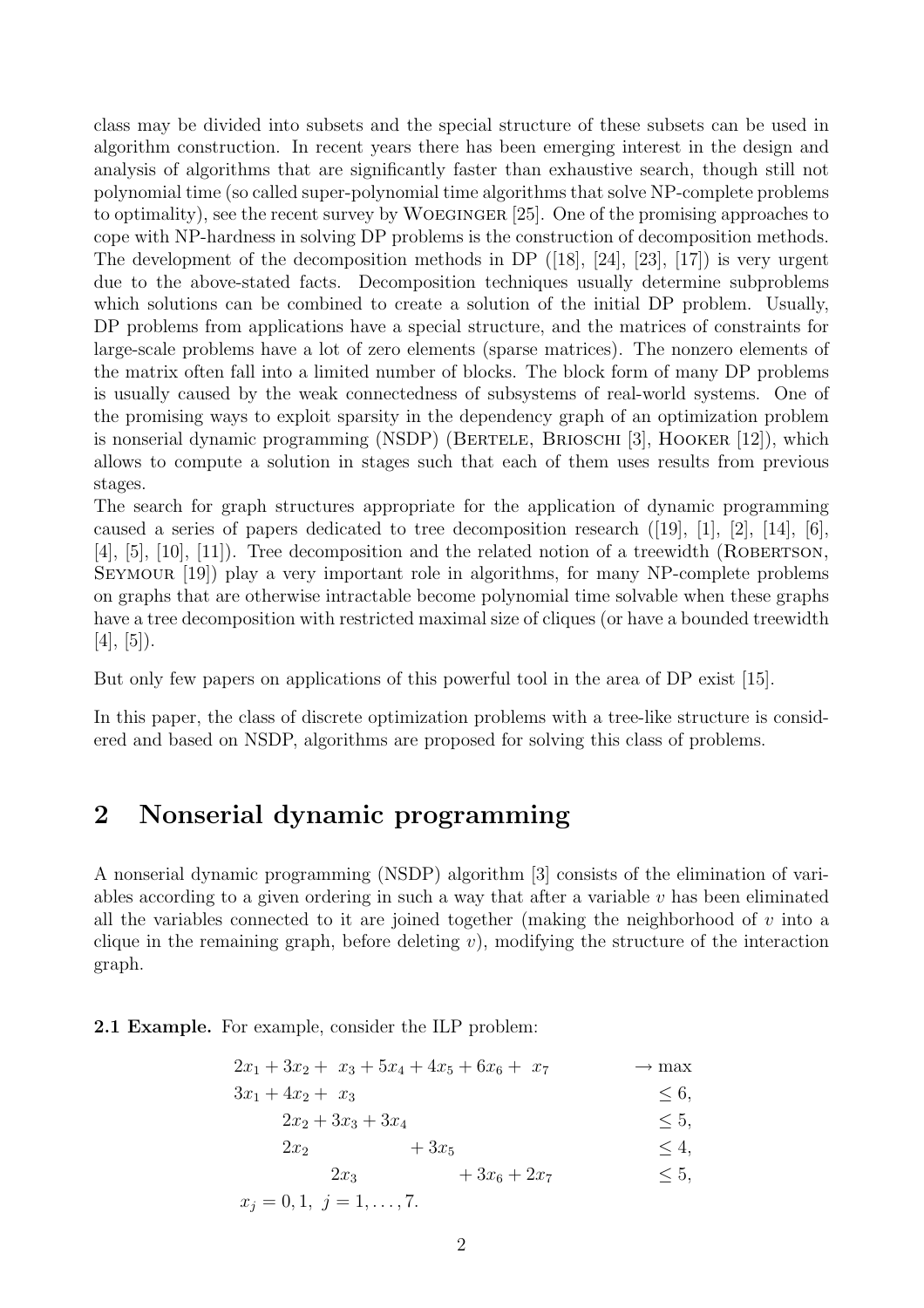An interaction graph  $G = (V, E)$  (or augmented constraint graph [6]) of this optimization problem contains a vertex for each variable and an edge connecting any two variables that appear either in the same constraint or in the same component of the objective function. The interaction graph is shown in Fig 1a).



Figure 1: Interaction graph

To eliminate variable  $x_1$  first, we consider with which variables  $x_1$  interacts:  $x_2$  and  $x_3$ . For every assignment to  $x_2$  and  $x_3$ , compute the value of  $x_1$  for which:

 $h_1(x_2, x_3) = \max_{x_1} \{2x_1 \mid 3x_1 + 4x_2 + x_3 \le 6, x_j \in \{0, 1\}\}\$  (note that  $x_1$  is in the first constraint only); see table 1.

|  | Table 1: Calculation of $h_1(x_2, x_3)$ |  |  |
|--|-----------------------------------------|--|--|
|--|-----------------------------------------|--|--|

| $\boldsymbol{x}_2$ | $\boldsymbol{x}_3$ | $h_{1}$        | $x_1^*$ |
|--------------------|--------------------|----------------|---------|
| $\left( \right)$   | 0                  | $\overline{2}$ |         |
| 0                  | 1                  | $\sqrt{2}$     | 1       |
| 1                  | 0                  | $\overline{0}$ | 0       |
|                    |                    | 1              | 1       |

Bellman's Principle of Optimality holds because, once the optimal values for  $x_2$  and  $x_3$  have been determined, the optimal value for  $x_1$  is  $x_1^*$ . Therefore, we can consider a new problem,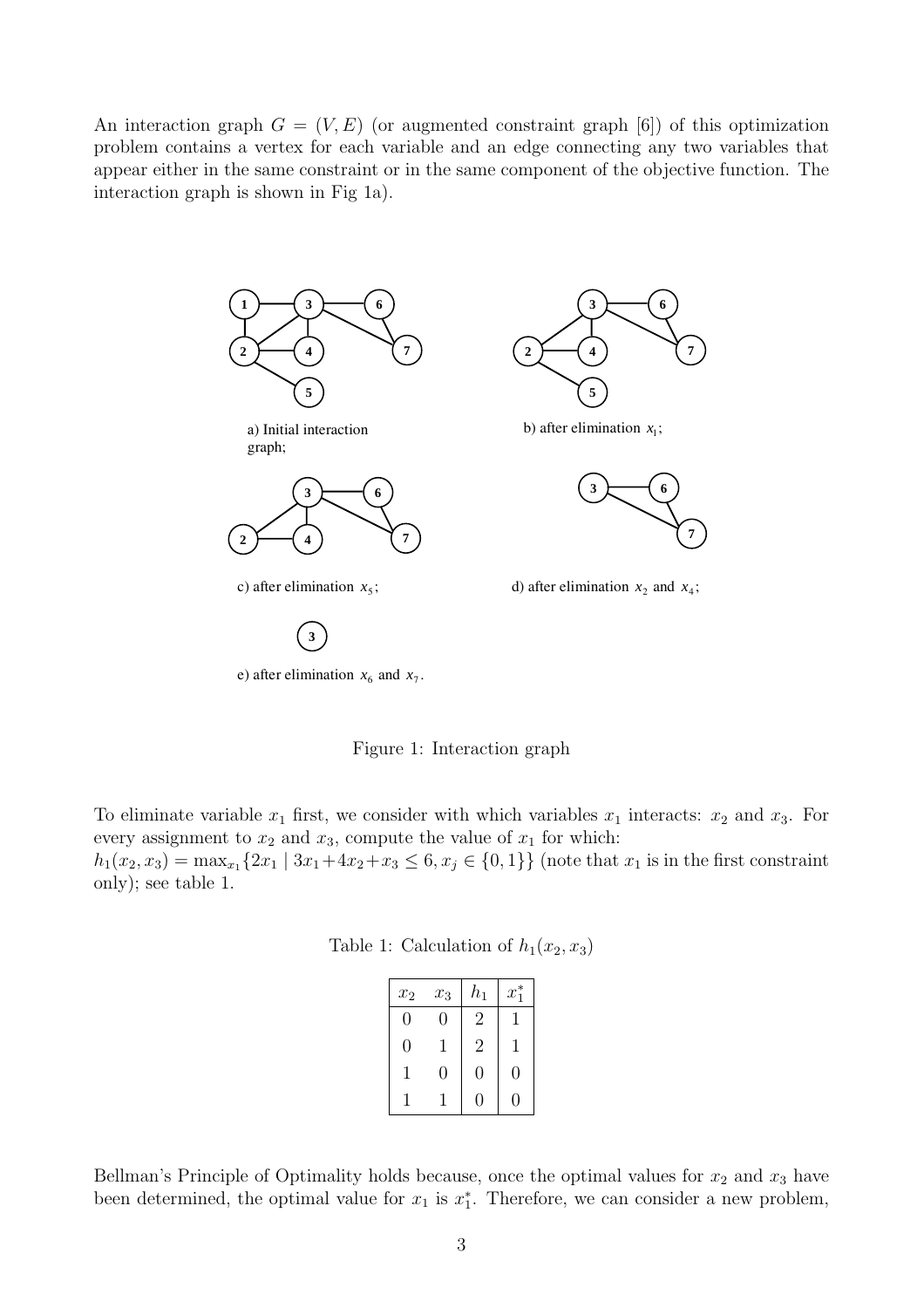in which  $x_1$  has been eliminated:

$$
h_1(x_2, x_3) + 3x_2 + x_3 + 5x_4 + 4x_5 + 6x_6 + x_7 \rightarrow \max
$$
  
\n
$$
2x_2 + 3x_3 + 3x_4 \le 5,
$$
  
\n
$$
2x_2 + 3x_5 \le 4,
$$
  
\n
$$
2x_3 + 3x_6 + 2x_7 \le 5,
$$
  
\n
$$
x_j = 0, 1, j = 2, ..., 7.
$$

The interaction graph for the new problem is shown in Fig 1 b). Eliminate variable  $x_5$ . The neighbor of  $x_5$  is  $x_2$ :  $Nb(x_5) = \{x_2\}$ . Solve the following problem containing  $x_5$  in the objective and the constraints:  $h_2(x_2) = \max_{x_5} \{4x_5 \mid 2x_2 + 3x_5 \le 4, x_j \in \{0, 1\} \}$ and build the table:

Table 2: Calculation of  $h_2(x_2)$ 

| $\boldsymbol{x}_2$ | $\scriptstyle h_2$ | $x_5^*$ |
|--------------------|--------------------|---------|
|                    |                    |         |
|                    |                    |         |

The interaction graph after elimination of  $x_5$  is shown in Fig 1c).

This leaves a new problem, in which  $x_5$  does not appear (the constraint containing  $x_5$  also has been eliminated):

| $h_1(x_2, x_3) + h_2(x_2) + x_3 + 5x_4 + 4x_5 + 6x_6 + x_7$ |              | $\rightarrow$ max |
|-------------------------------------------------------------|--------------|-------------------|
| $2x_2 + 3x_3 + 3x_4$                                        |              | $\leq 5$ ,        |
| $2x_3$                                                      | $+3x_6+2x_7$ | $\leq 5$ ,        |
| $x_j = 0, 1, j = 2, 3, 4, 6, 7.$                            |              |                   |

Note that  $x_2$  and  $x_4$  interact only with  $x_3$  (in the second constraint and the objective), so we can eliminate them together (in block) by solving  $h_3(x_3) = \max_{x_2, x_4} {h_1(x_2, x_3) + h_2(x_2) +$  $3x_2 + 5x_4 | 2x_2 + 3x_3 + 3x_4 \leq 5, x_j \in \{0, 1\}$  and build the following table

|  | Table 3: Calculation of $h_3(x_3)$ |  |  |  |
|--|------------------------------------|--|--|--|
|--|------------------------------------|--|--|--|

| $x_3$ | $h_3$ | $x_2^*$ | $x^*$ |
|-------|-------|---------|-------|
|       |       |         |       |
|       |       |         |       |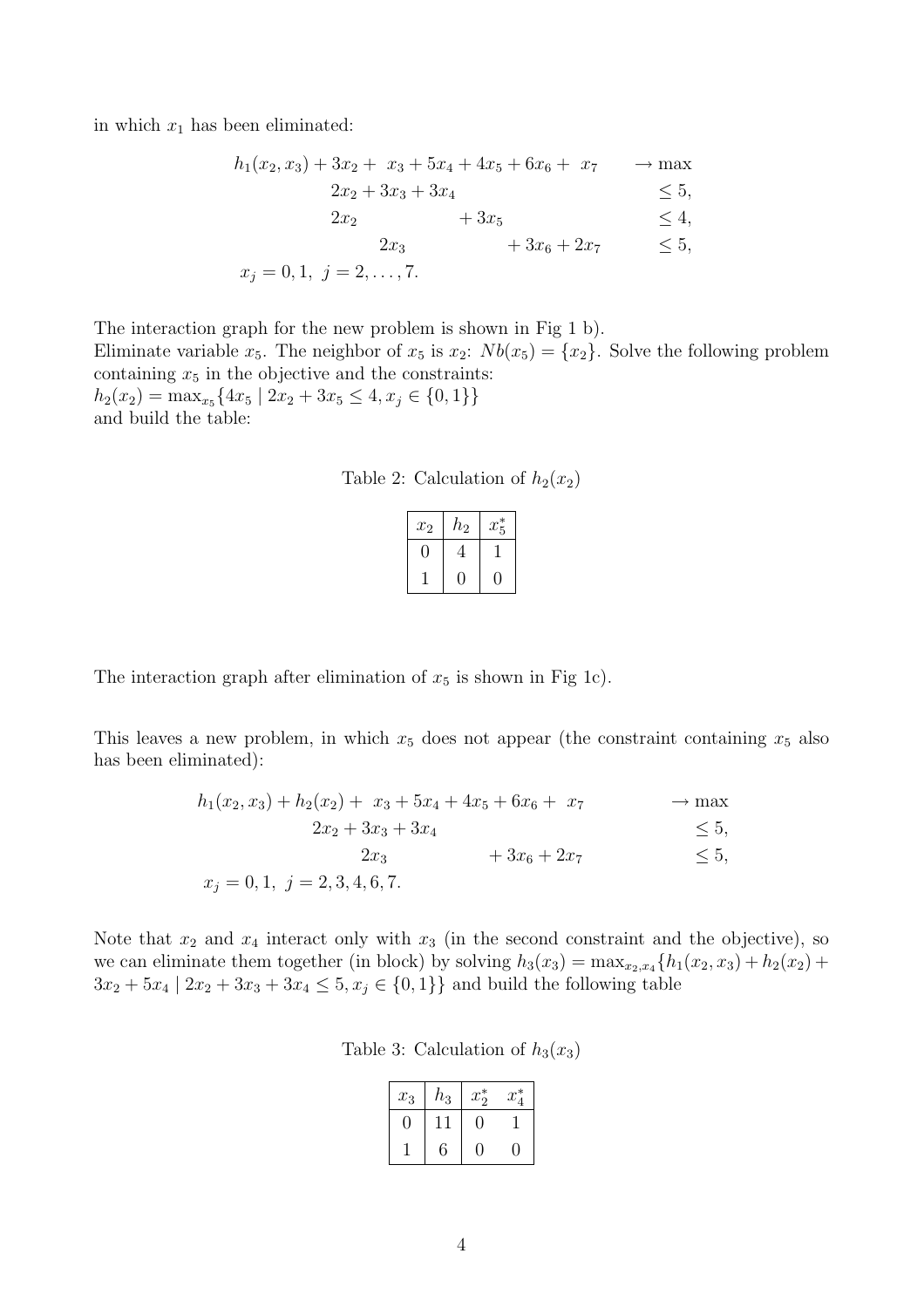The new problem left to be solved is

$$
h_3(x_3) + x_3 + 6x_6 + x_7 \rightarrow \max\n2x_3 + 3x_6 + 2x_7 \le 5,\nx_j = 0, 1, j = 3, 6, 7.
$$

The corresponding interaction graph is in Fig 1d).

Eliminate  $x_6$  and  $x_7$  in block. Now the problem to be solved is  $h_4(x_3) = \max_{x_6,x_7} \{6x_6 + x_7 \mid x_6 = 1, x_7 = 1\}$  $2x_3 + 3x_6 + 2x_7 \leq 5, x_j \in \{0, 1\}$ . Build the corresponding table:

Table 4: Calculation of  $h_4(x_3)$ 

| $x_3$ | $h_4$ | $x_6^*$ | $x_7^*$ |
|-------|-------|---------|---------|
|       |       |         |         |
|       | ჩ     |         |         |

The corresponding interaction graph is in Fig. 1e). The new problem is:  $\max_{x_3} \{h_3 + x_3 + h_4\}$  $h_4|x_j \in \{0,1\}\}=18$ , and the solution is  $x_3^*=0$  and the maximal objective value is 18.

The order of elimination is  $\alpha = \{x_1, x_5, (x_2, x_4), (x_6, x_7), x_3\}$ . To find the optimal values of the variables, it is necessary to do backward step of the dynamic programming procedure: from the last table we have  $x_3^* = 0$ . Considering the tables before we have for  $x_3^* = 0$ :  $x_6^* = 1, x_7^* = 1$ ,  $x_2^* = 0, x_4^* = 1, x_5^* = 1, x_1^* = 1$ . The solution is  $(1, 0, 0, 1, 1, 1, 1)$ .

It is expedient to apply the NSDP procedure for elimination not only to separate variables but to sets of variables. Considering the quasiblock problem of integer optimization it is easy to see that application of the NSDP procedure leads to a local algorithm (defined in a section below) using a path for elimination blocks.

## 3 Local decomposition algorithms for discrete programming

The possibility of applying NSDP for the solution specific problems of discrete programming is caused by the weak connectedness of the subsets of real life complex systems being simulated.

During the study of complex objects it is not always possible (and expedient) to obtain (or to calculate) complete information about the object as a whole; therefore it is of interest to obtain information about the object, to examine it in parts, i.e., locally.

YU.I. ZHURAVLEV [26] introduced and investigated local algorithms for calculation of the information about properties of objects. The local algorithm is characterized by two parameters: the volume of the neighborhood studied in each step of the algorithm, and the number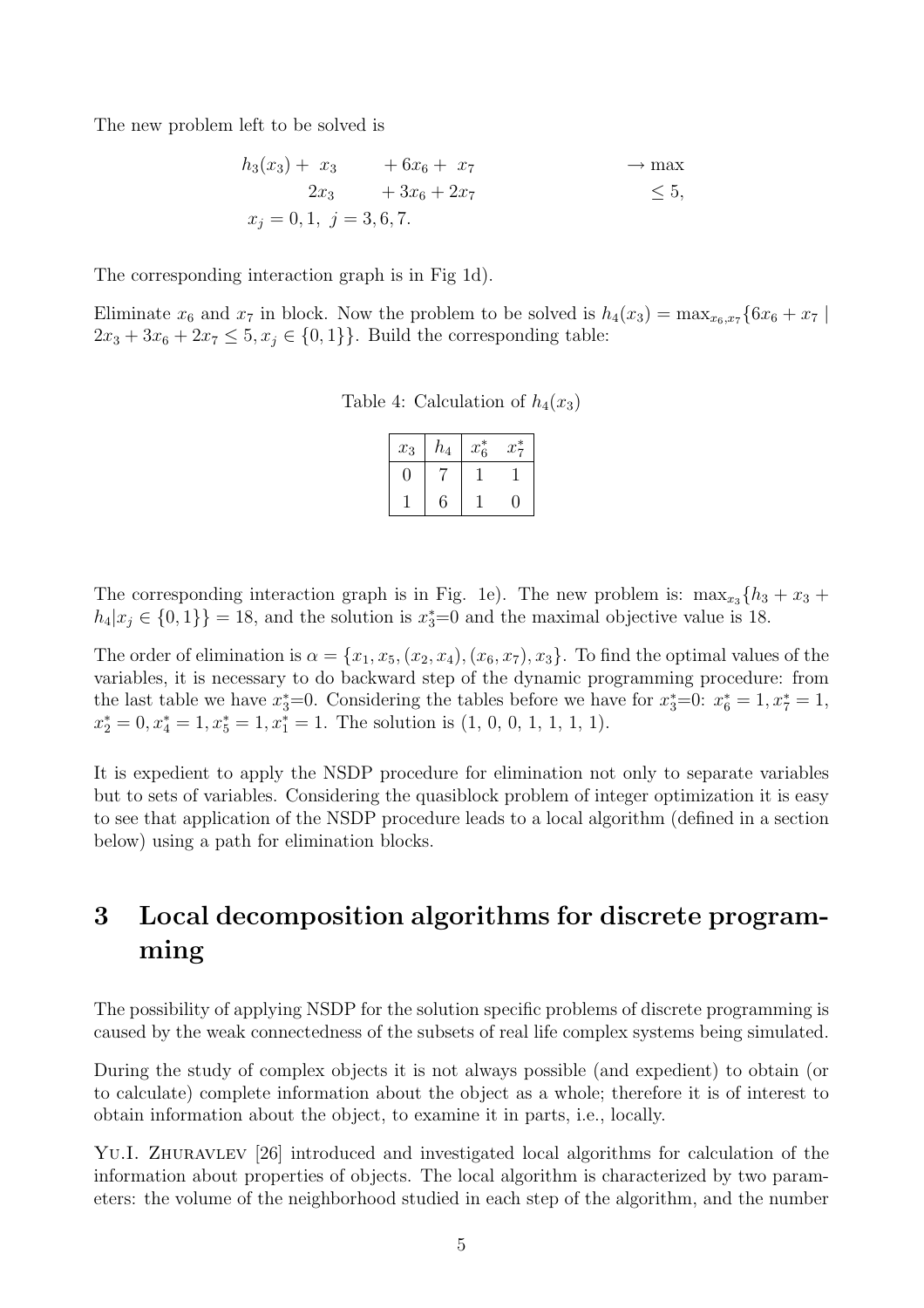of stored characteristics of each element of the studied set (the last parameter is called a memory of the local algorithm).

Local decomposition algorithms (LA) [27], [7], [22] for the solution of DP problems use a concept of a neighborhood of the variables of the DP problem and finding an optimal solution of the DP problem is achieved with the aid of the study of neighborhoods and the decomposition of the initial DP problem on this basis.

Note. A special case of block-tree structure is a quasiblock structure [7] , for which the graph of the intersections of neighborhoods (or blocks) is a path (Fig 2).



Figure 2: Quasi-block matrix and the corresponding path of blocks.

Consider the integer linear programming problem Z with binary variables:

$$
z = c^T x \to \text{max}
$$
 (1)

subject to the constraints

$$
Ax \le b,\tag{2}
$$

$$
x_j = 0, 1, j = 1, \dots, n,
$$
\n(3)

where  $c = (c_j)_n$ ,  $b = (b_i)_m$ ,  $A = ||a_{ij}||_{mn}$ .

**3.1 Definition.** A set  $S_1(j, Z) = \{x_k | a_{ik} \neq 0, i \in U_1\}$  is called the first order neighborhood of an index j; here  $U_1 = \{i \mid a_{i1} \neq 0, i = 1, ..., m\}.$ 

**3.2 Definition.** Row-neighborhood of an index set  $J$ :  $U(J) = \{i \mid a_{ik} \neq 0, k \in J\};$ Column-neighborhood of a set I:  $S(I) = \{k \mid a_{lk} \neq 0, l \in I\},\$  where  $J \subseteq N = \{1, \ldots, n\},\ I \subseteq M = \{1, \ldots, m\}.$ 

The arbitrary order neighborhood of the index  $j$  is determined by induction. Let the pth order neighborhood  $S_p(j, Z)$  be known. Let us determine the neighborhood of order  $p+1$  as follows: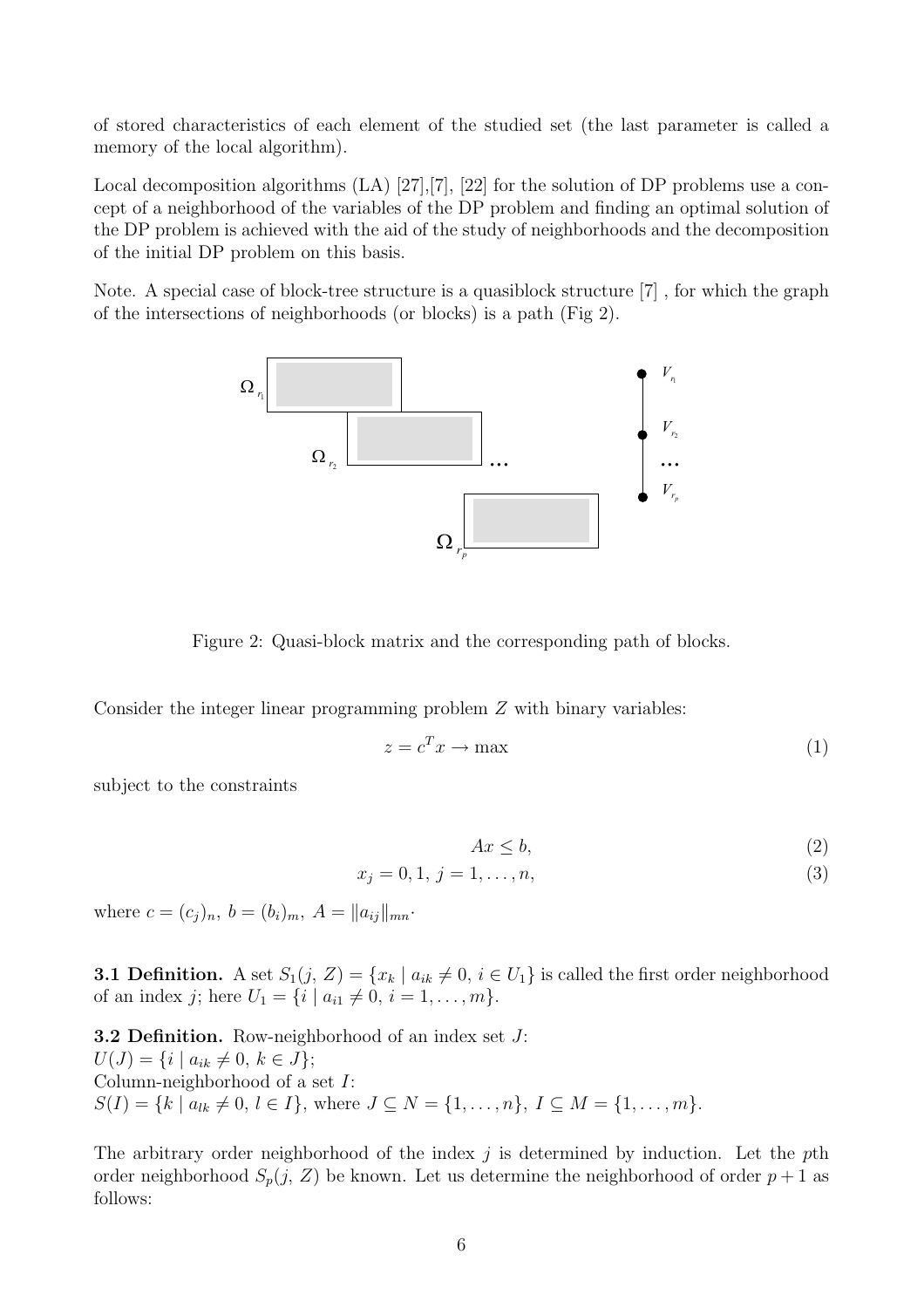$$
S_{p+1}(j, Z) = S(U(S_p(j, Z))).
$$

Introduce the so-called external ring  $Q(j, p, Z)$ , i.e., the following set of indices:

$$
Q(j, p, Z) = S(U(S_p(j, Z))) \setminus S_p(j, Z).
$$

Each step of the LA consists in the change of neighborhoods and in replacing the index  $p$ with  $p + 1$  (although it is possible to pass, also, from  $S_p$  to  $S_{p+\rho}$ ); for each fixed collection of the variables of external ring the values of the variables of the corresponding neighborhood are stored. if  $S = \{j_1, \ldots, j_q\}$ , then we shall use the following notation:  $X_S = \{x_{j_1}, \ldots, x_{j_q}\};$ 

Let  $X_{Q^{(r)}}$  be a set of variables with indices in the external ring  $Q^{(r)}$ . Then the LA at the rth step is solving the optimization problem whose set of variables is determined by the neighborhood  $S_r$ , the set of constraints by the neighborhood  $U_r$ . The objective function is obtained from the objective function of the problem Z by the removal of all variables whose indices do not enter in  $S<sup>r</sup>$ , and values  $X_{Q^{(r)}}$  are fixed.

Let us note that upon transfer from  $S_r$  to  $S^{r+1}$  it is possible to use the information obtained during the solution of the ILP problem, which corresponds to the neighborhood  $S<sup>r</sup>$ .

Let  $Q^{(r-1)}$  be the external ring from the previous step of the LA, then passage from one neighborhood to the next one may be described using the relationship

$$
f_r\left(X_{Q^{(r)}}\right) = \max_{Q^{(r-1)}} \left\{ f_{r-1}\left(X_{Q^{(r-1)}}\right) + z\left(X_{Q^{(r-1)}} \mid X_{Q^{(r)}}\right) + C_{Q^{(r-1)}} X_{Q^{(r-1)}} \right\},\,
$$

where

- $\bullet$  z ¡  $X_{Q^{(r-1)}} \mid X_{Q^{(r)}}$ ¢ is an optimum value of the objective function of the ILP problem obtained from the initial problem by fixing the variables in the external rings  $Q^{(r-1)}$ and  $Q^{(r)}$ ;
- $\bullet$   $f_r$ ¡  $X_{Q^{(r)}}$ ¢ is an optimum value of the objective function of the ILP problem which corresponds to neighborhood  $S_r$  with the fixed values of variables in the external ring  $Q^{(r)}.$

The critical place of the LA is an enumeration over the external ring, since if the external rings of the neighborhoods are large, then the volume of the full enumeration over the rings will be exponentially large ("curse of dimensionality").

### 4 Local decomposition algorithm for solution of DP problems with a tree-like structure

Consider a LA for solution of DP problems with a tree-like structure, i.e., problems in which it is possible to find the set of the neighborhoods of different variables so that one variable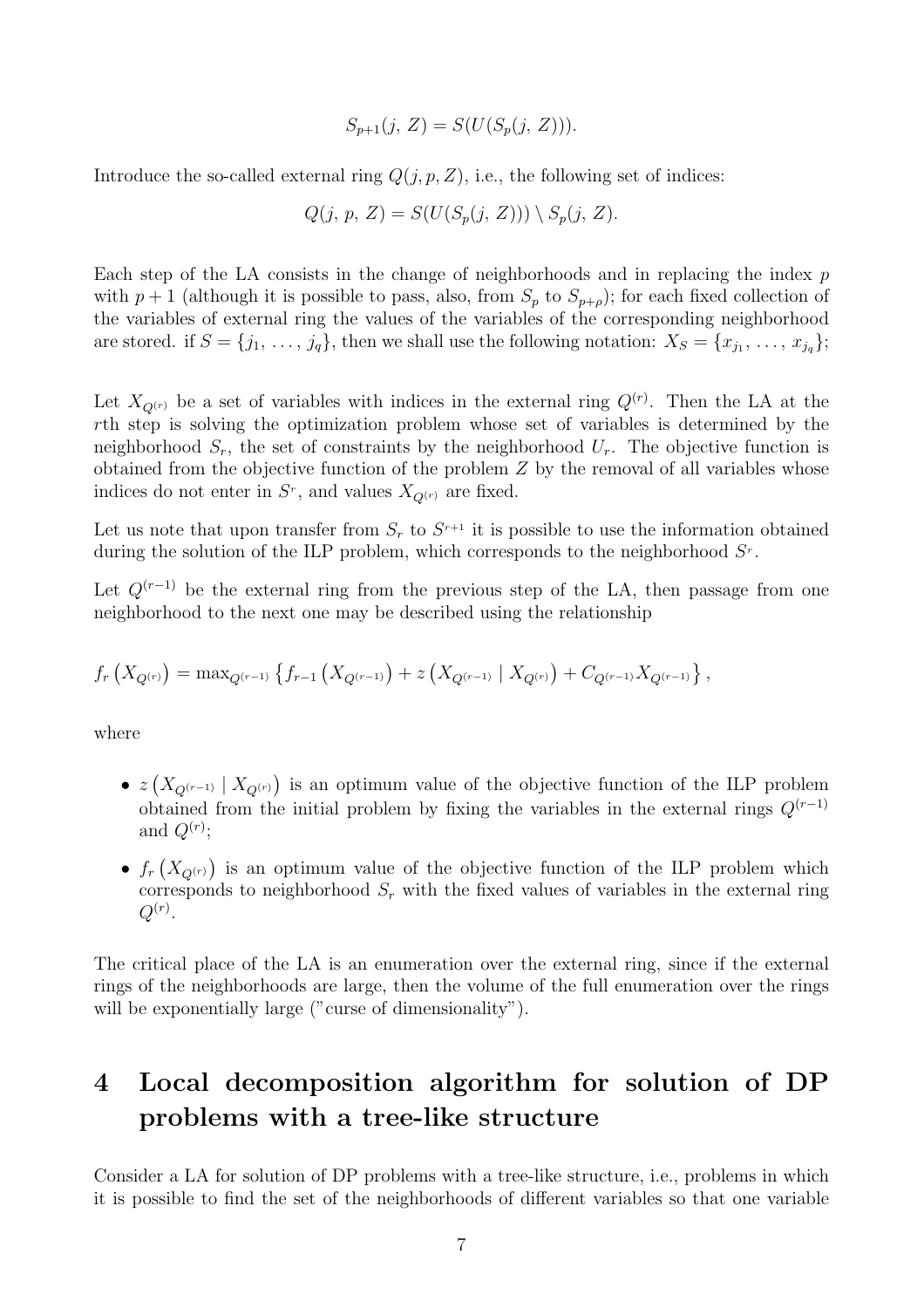can belong to two neighborhoods only and the graph of intersections of these neighborhoods is a tree. It is clear that such a structure is a tree-decomposition and can be obtained with the aid of known tree decomposition algorithms ([6], [4], [5], [10], [11]). The LA solves this DP problem, moving bottom-up, i.e., from the neighborhoods corresponding to leaves of the tree, to the neighborhood corresponding to the root of the tree.

Let us introduce the necessary notions. Let  $\Omega_1 = (S_1, U_1), \Omega_2 = (S_2, U_2), \ldots, \Omega_k =$  $(S_k, U_k)$  be a set of the neighborhoods of some indices  $j_1, \ldots, j_k$  of some variables, where  $S_r$ ,  $U_r$ are, respectively, the sets of the indices of variables and constraints for the rth neighborhood,  $r=1,\ldots,k$ , and

$$
\bigcup_{r=1}^{k} U_r = M = \{1, \dots, m\},\tag{4}
$$

$$
\bigcup_{r=1}^{k} S_r = N = \{1, \dots, n\},\tag{5}
$$

$$
U_{r_1} \cap U_{r_2} = \emptyset, \ r_1 \neq r_2,\tag{6}
$$

$$
S_{r_1} \cap S_{r_2} \cap S_{r_3} = \emptyset
$$
 for any triple of different indices  $r_1, r_2, r_3$ . (7)

Consider a vertex r of the tree D and introduce a tree  $D<sub>r</sub>$  which consists of the vertex r and all its descendants.

Introduce the necessary notation:

 $S_r$  is the set of indices of variables which belong to block  $B_r$ ;

 $S_{rr'}$  is the set of indices of variables which belong simultaneously to blocks  $B_r$  and  $B_{r'}$ ;  $p_r$  is the vertex-ancestor for the vertex r;

 $J_r$  is the set of descendants of vertex r (see Fig. 3).



Figure 3: Tree  $D<sub>r</sub>$  of descendants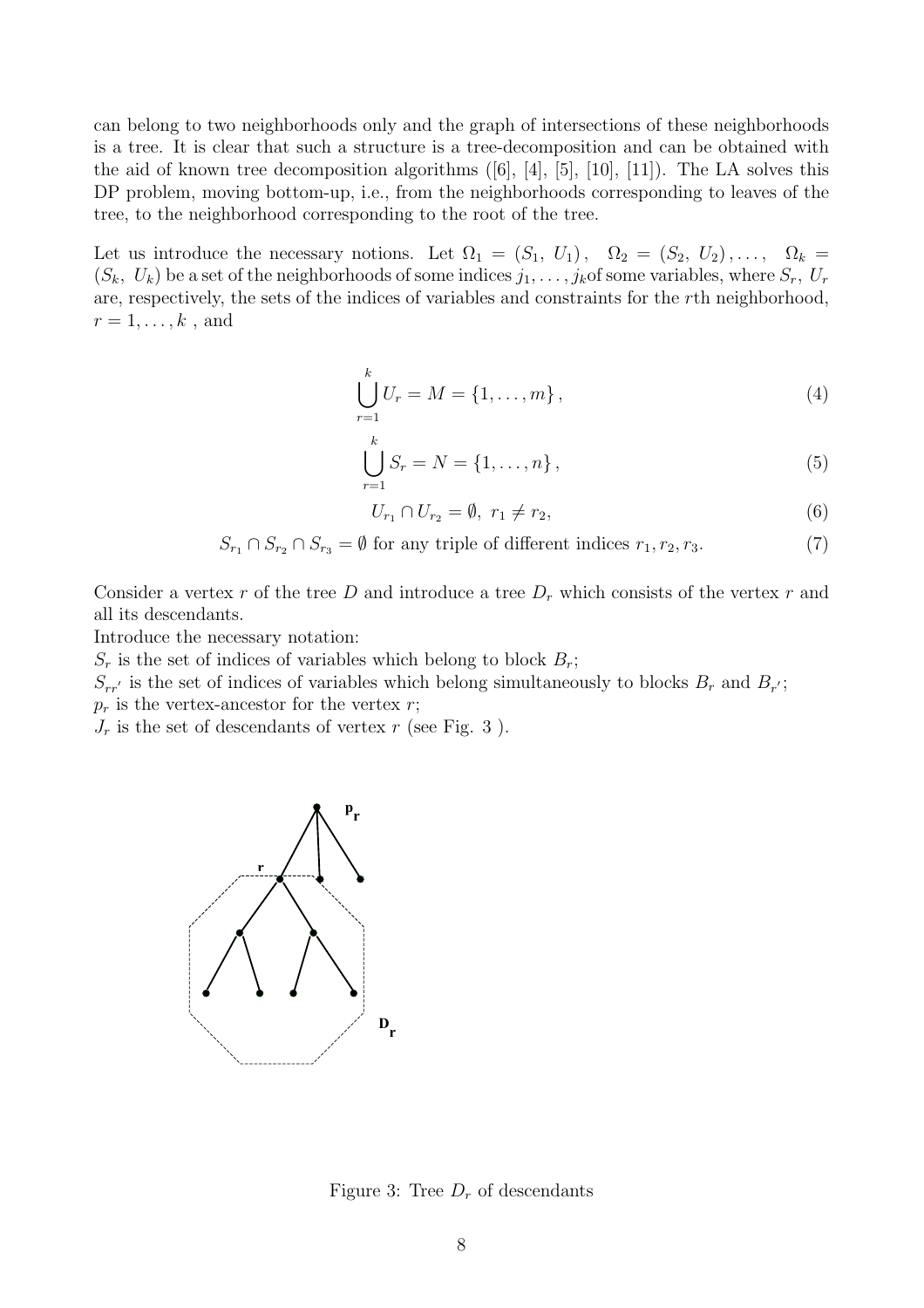In this notation  $X_{S_{p_r}}$  is the vector of the variables, common to the blocks  $B_{p_r}$  and  $B_r$ .

Let us designate as  $Z_{D_r}$  the following problem: for each vector  $X_{S_{p_r r}}$  to find  $X_{S_r}$  and  $X_{S_{rr}}$ so that

$$
f_{D_r}(X_{S_{prr}}) = \max\{C_{S_r}X_{S_r} + \sum_{r' \in J_r} [f_{D_{r'}}(X_{S_{rr'}}) + C_{S_{rr'}}X_{S_{rr'}}]\}
$$

subject to the constraints

$$
A_{S_r} X_{S_r} \le b_r - \sum_{r' \in J_r} A_{S_{rr'}} X_{S_{rr'}} - A_{S_{pr}r} X_{S_{pr}r}.
$$

Here  $f_{D_r}(X_{S_{p_r}})$  is an objective function value of the problem corresponding to the tree  $D_r$ .

The solution of the problem  $Z_{D_r}$  for the vertex r of the graph D with the fixed vector  $X_{S_{rr'}}$ will be designated as:

$$
X_{D_r}(X_{S_{p_r r}}) = \bigcup_{r' \in J_r} [X_{D_{r'}}(X_{S_{r r'}}) \bigcup X_{S_{r r'}}] \bigcup X_{S_r}.
$$

It is clear that

$$
f_{D_{r^{'}}}(X_{S_{rr^{'}}})=C_{D_{r^{'}}}X_{D_{r^{'}}}.
$$

It is easy to see that if we fix a vector  $X_{S_{prr}}$ , then the problem is decomposed into two problems: the first one corresponds to the tree  $D_r$ ; and the second one to  $D \setminus D_r$ . An application of LA  $\mathfrak{A}_{BT}$  for solving DP problems with a tree-like structure is based on this property.

# 5 Estimates of the efficiency of the local decomposition algorithm

An estimate of the efficiency of the LA when solving DP problems with a tree-like structure which is characterized by the tree D with weights of the vertices  $n_r$  and weights of the edges  $n_{rr}$ , with binary variables and k blocks has the form

$$
E(n,k,D) = \sum_{r} 2^{N_r} \varphi(n_r),
$$

where  $\varphi(n_r)$  is the estimate of the efficiency of the DP algorithm which solves DP problems corresponding to the blocks  $B_r$ ; here

$$
N_r = n_{p_r r} + \sum_{r' \in J_r} n_{r r'}.
$$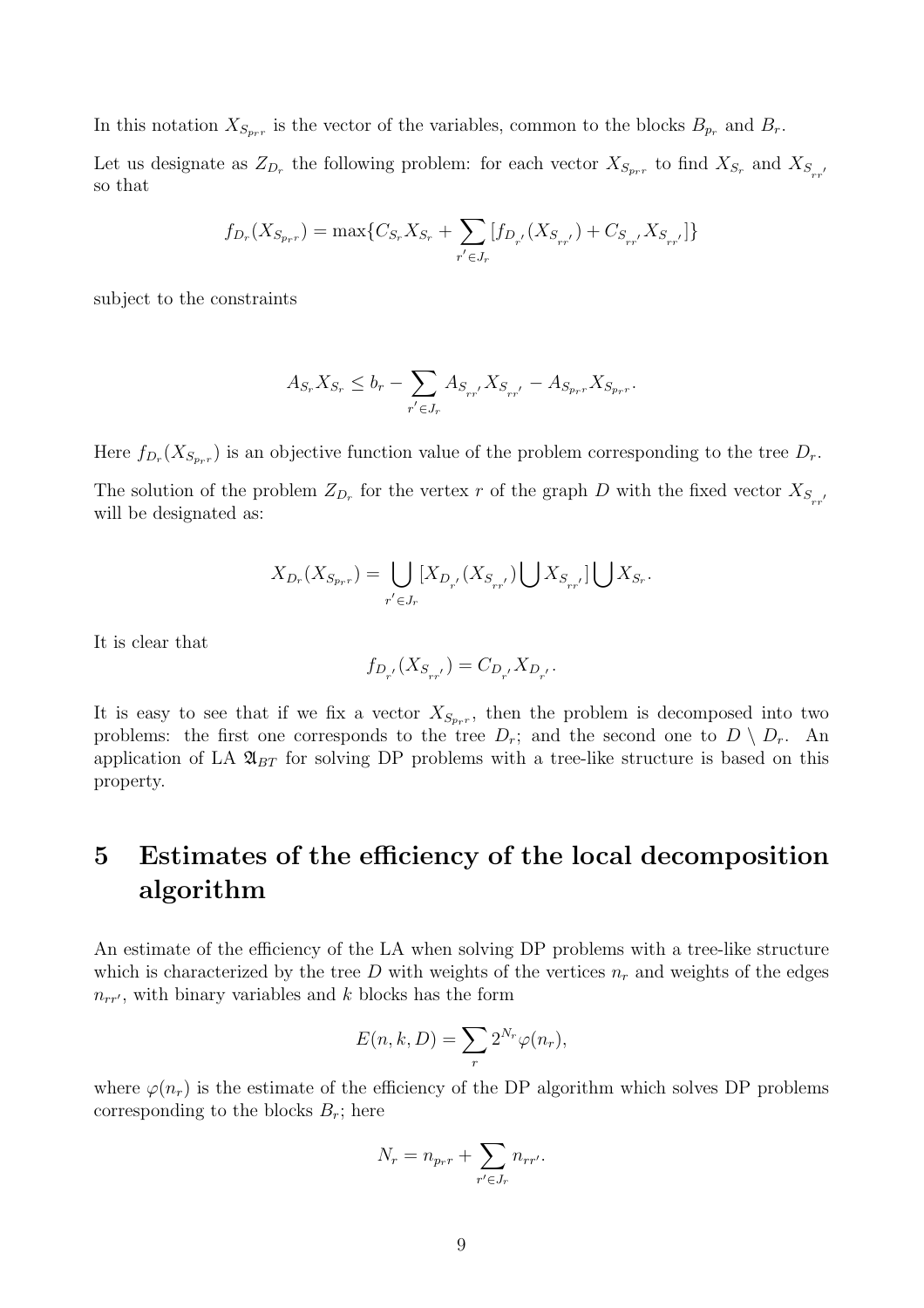When using a complete enumeration algorithm to solve the DP problems corresponding to the blocks,  $\varphi(n_r) = 2^{n_r}$ . Using this estimate it is possible to show that a transfer from a tree-like structure to a quasiblock one obtained by joining blocks is not expedient.

It is interesting to obtain the extremal and average values  $(\langle E(n, k) \rangle =$ 1  $\mid \{D\}\mid$  $\overline{ }$  $_{\{D\}} E(n, k, D))$ of the estimate of efficiency of the LA for the specified structure  $D$  and parameters  $n, k$ . Proofs of these propositions are in [22].

**5.1 Proposition.** Writing  $d_{r^*} = \max d_r$ ,  $d_{\bar{r}(r^*)} = \max_{r \in J_{r^*} \cup p_{r^*}} d_r$  we have

$$
\max_{n_r, n_{rr'}} E(n, k, D) = 2^{n-2k+2} (2^{d_{r^*}} + 2^{d_{\bar{r}(r^*)}}) + \sum_{r \neq r^*, \bar{r}(r^*)} 2^{d_r+1},
$$

5.2 Proposition. If  $n > k \max d_r - k + 1$ , then

$$
\min E \ge k2^{(n+k-1)/k}
$$

**5.3 Proposition.** If  $\varphi(n_r) = 2^{n_r}$ , then

.

.

$$
\langle E(n,k) \rangle \sim C_1(k) 2^n / n^{2k - 2 - \max d_r}, n \to \infty, k > 2
$$

5.4 Proposition. (necessary condition for the existence of a tree-like structure). If H is an  $m \times n$  matrix with  $N_0$  zero elements, then for it to have a tree-like structure with k blocks it is necessary that  $n \geq 2k - 1, m \geq k$  and

$$
N_0 \ge (k-2)(2m+n-2k+d^*+2) - m(d^*-2) - 3k + 2d^* + 4, k > 2.
$$

#### 6 Conclusion and future work

In this paper the class of discrete optimization problems with a tree-like structure is considered and based on nonserial dynamic programming (NSDP), and algorithms are proposed for solving this class of problems. Due to the fact that an NSDP algorithm is exact it has the known drawback of worst case exponential time performance. To cope with this difficulty, we plan to consider in the future questions of application of a postoptimality analysis in the NSDP (each step of the proposed algorithm consists of solving a series related integer programming problems), design of approximate versions of NSDP algorithms, and the use of relaxations and fathoming in the algorithmic scheme of NSDP.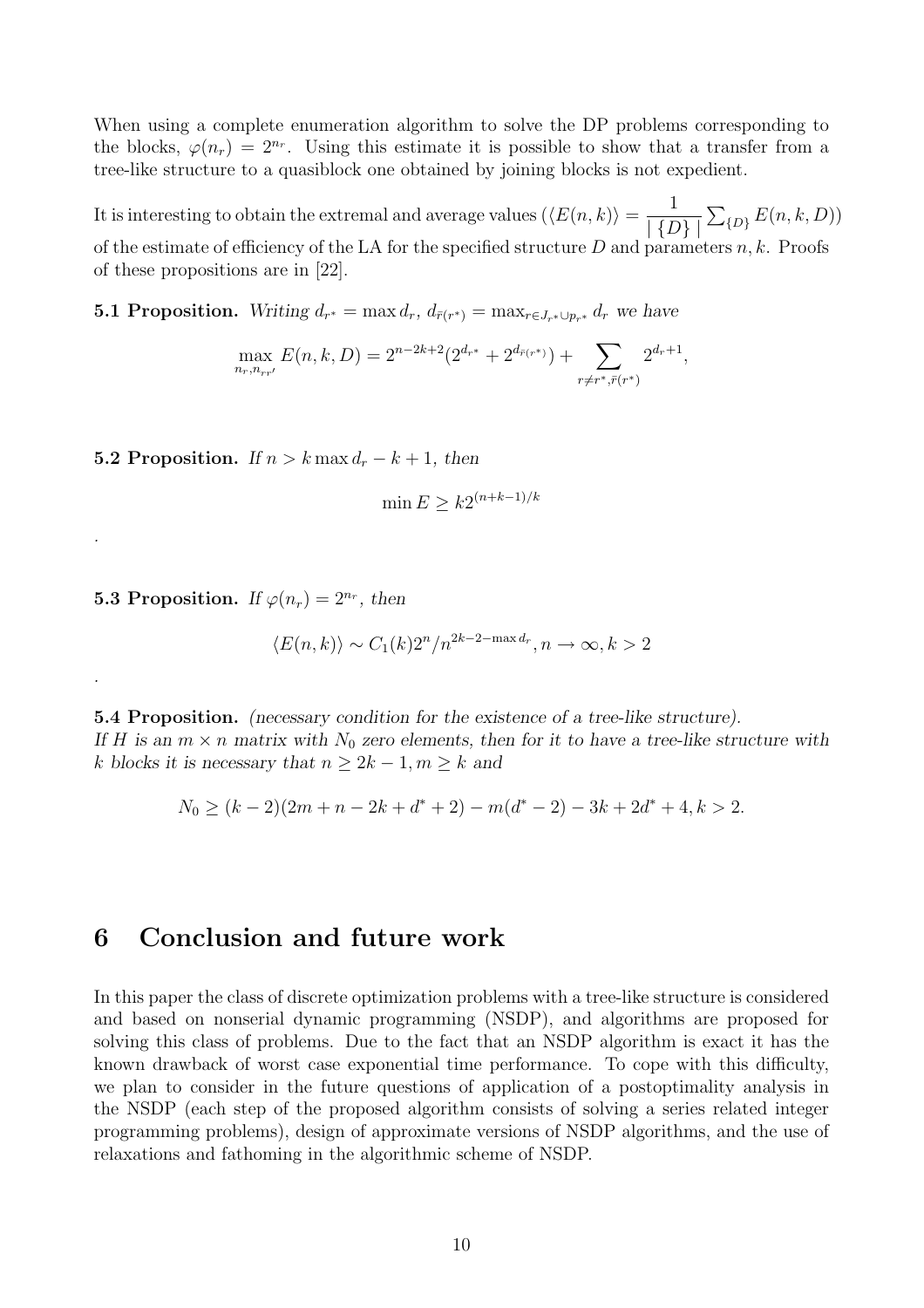### References

- [1] S. Arnborg, J. Lagergren, and D. Seese, Easy problems for tree-decomposable graphs, J. of Alg., 1991, 12: 308-340.
- [2] J.R.S. Blair, B. Peyton, An introduction to chordal graphs and clique trees. In: Graph theory and sparse matrix computation. New York: Springer, 1993:1-29.
- [3] U. Bertele and F. Brioschi, Nonserial Dynamic Programming, Academic Press. New York, 1972.
- [4] H. L. Bodlaender, A tourist guide through treewidth, Acta Cybern. 11 (1993), No.1-2, 1-21 (1993).
- [5] H. L. Bodlaender, Treewidth: Algorithmic techniques and results. Privara, L. (ed.) et al., Mathematical foundations of computer science 1997. 22nd international symposium, MFCS '97, Bratislava, Slovakia, August 25-29, 1997. Proceedings. Berlin: Springer. Lect. Notes Comput. Sci. 1295 (1997), 19–36 (1997)
- [6] R. Dechter and Y. El Fattah, Topological parameters for time-space tradeoff. Artif. Intell. 125 (2001), No.1–2, 93–118 (2001).
- [7] Finkel'shtein, Yu.Yu. On solving discrete programming problems of special form. Economics and Math. Methods, 1965, 1, N 2, p.262–270 (Russian).
- [8] C.A. Floudas, Nonlinear and mixed-integer optimization: fundamentals and applications. Oxford Univ.Press, Oxford, 1995.
- [9] F. V. Fomin, I. Todinca and D.Kratsch. Exact (exponential) algorithms for treewidth and minimum fill-in. Report NO 268 May 2004, Department of Informatics, Bergen: University of Bergen.
- [10] G. Gottlob, N. Leone and F.Scarcello, Hypertree decompositions: A survey. Sgall, Jir(ed.) et al., Mathematical foundations of computer science 2001. 26th international symposium, MFCS 2001, August 27-31, 2001. Proceedings. Berlin: Springer. Lect. Notes Comput. Sci. 2136, 37–57 (2001).
- [11] P. Heggernes. Treewidth, partial k-trees, and chordal graphs. Internet document: http://www.ii.uib.no/ pinar/chordal.pdf
- [12] J.N. Hooker, Logic-based methods for optimization: combining optimization and constraint satisfaction. John Wiley Sons, 2000. - 495 pp.
- [13] J. Kallrath, ed., Modeling languages in mathematical optimization. Kluwer, Dordrecht, 2003.
- [14] T.Kloks, Treewidth, Lecture Notes in Computer Science 842, Springer-Verlag, 1994.
- [15] A.M.C.A. Koster, van Hoesel and A. W.J. Kolen, Solving frequency assignment problems via tree-decomposition, Broersma, H. J. (ed.) et al., 6th Twente workshop on graphs and combinatorial optimization. Univ. of Twente, Enschede, Netherlands, May 26-28, 1999. Extended abstracts. Amsterdam: Elsevier. Electron. Notes Discrete Math. 3, no pag., electronic only (1999)